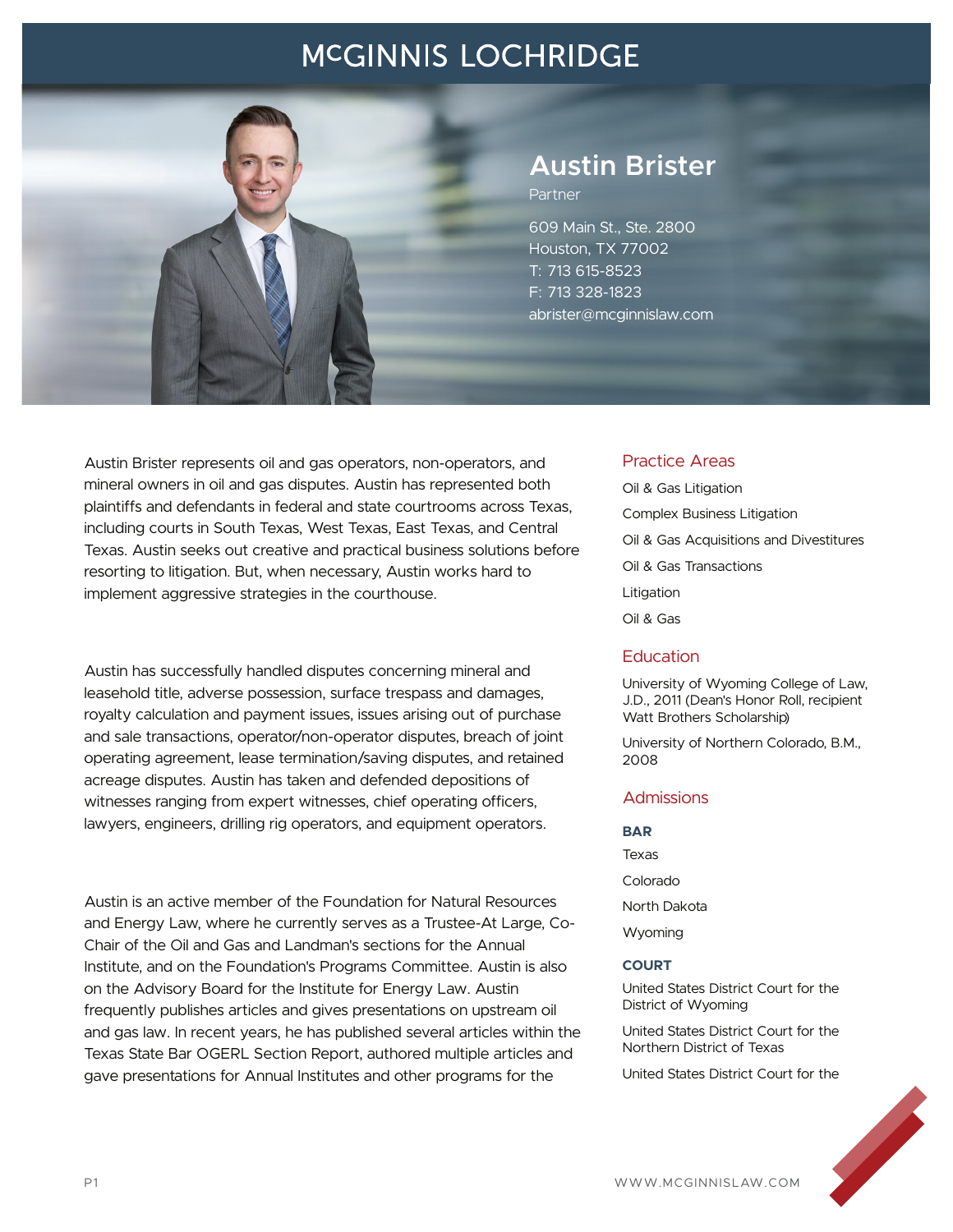#### **Austin Brister**

Rocky Mountain Mineral Law Foundation, authored and presented a paper for the Louisiana Mineral Law Institute, co-authored papers for the Institute for Energy Law, and published articles within AAPL's Landman Magazine.

#### News

Producer's Edge: Tips for Mediating Your Next Oil & Gas Dispute 06.08.2022

Producer's Edge: Emerging Issues in the Use and Disposal of Water 05.25.2022

Austin Brister and Derrick Price Speaking at 48th Annual Ernest E. Smith Oil, Gas and Mineral Law Institute 04.18.2022

4 McGinnis Lochridge Attorneys Recognized as 2022 Texas Rising Stars by Super Lawyers 01.14.2022

Five McGinnis Lochridge Attorneys Recognized as 2021 Texas Super Lawyers Rising Stars March 9, 2021

Five McGinnis Lochridge Attorneys Recognized as 2020 Texas Super Lawyers Rising Stars March 9, 2020

McGinnis Lochridge Featured in Law360 and San Antonio Business Journal for Securing \$44 Million Win for Client July 19, 2019

McGinnis Lochridge Partner Austin Brister Secures \$53k Pro Bono Judgment Against Tax Preparation Fraudster September 5, 2018

Appellate Court Holds that Landowner's "Course of Dealing" Leads to **Waiver** July 31, 2018

Western District of Texas

United States District Court for the Southern District of Texas

United States District Court for the Eastern District of Texas

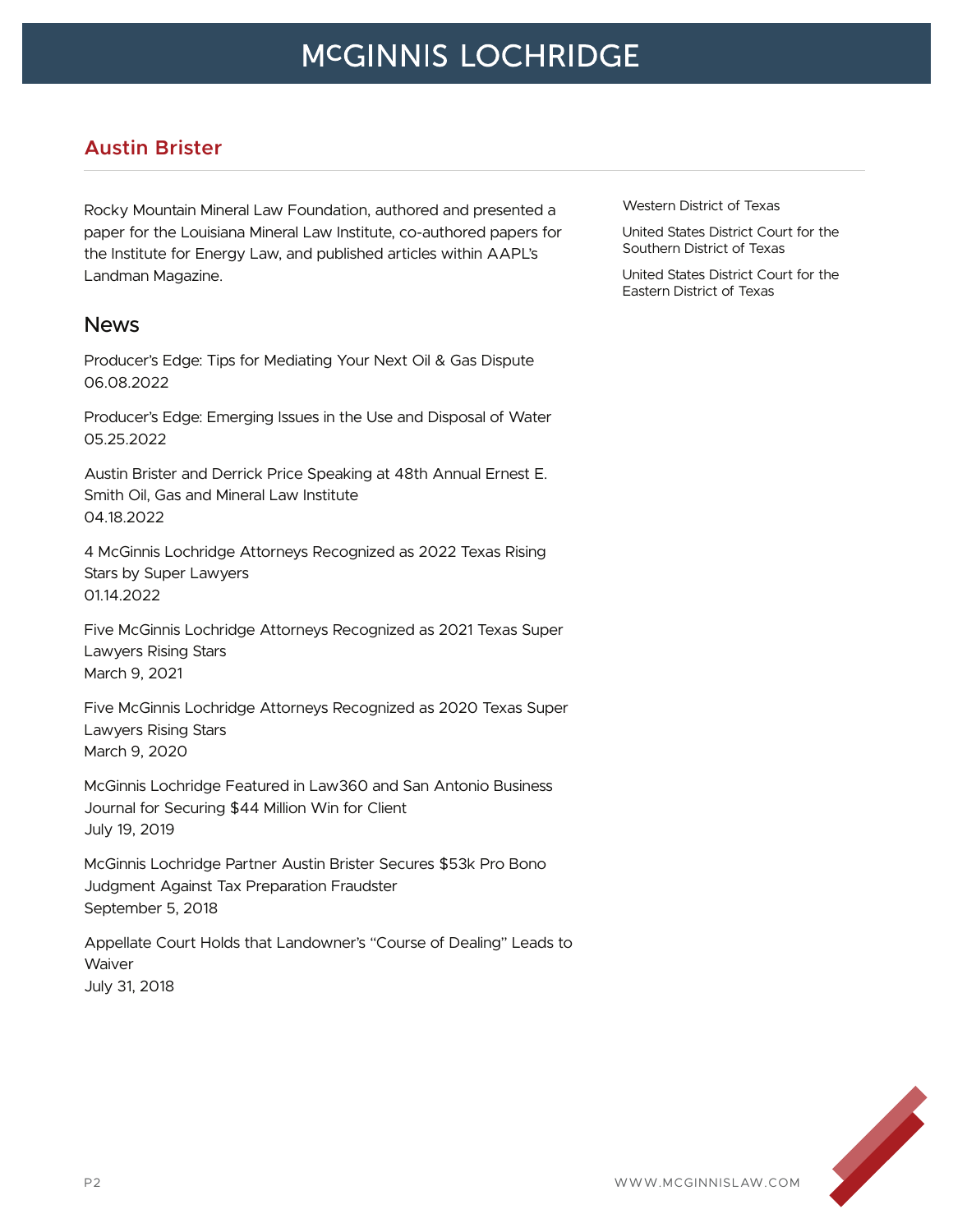## **Austin Brister**

Tex. Supreme Court Splits Over Meaning of "Offset Well" in Shale Plays June 5, 2018

El Paso Court of Appeals Holding Re: Jurisdiction for Pre-Injury Injunctive Relief Against Permitted Injection Wells

January 25, 2017

Attorney Austin Brister Discusses SCOTX Opinion on Denbury v. Texas Rice January 18, 2017

Associate Austin Brister presenting at 7th HAPL Annual Shale Play Seminar on September 29th September 28, 2016

McGinnis Lochridge launches Unmanned Aircraft Systems/Drones Practice and the Drone Advocates Blog February 16, 2016

Join McGinnis Lochridge Attorney Austin Brister at the 2015 Landscape Discussion on Energy Law & Policy in the Rockies Conference, as he speaks on "Energy Transitions in a Low Price Environment – Mitigating Uncertainty and Risk". October 2015

Partner Jonathan Baughman and Associate Austin Brister published in Law360 forecasting rise in royalty and lease termination litigation amidst prolonged oil slump. September 25, 2015

McGinnis Lochridge Powers Up their Oil and Gas Practice with Three New Attorneys January 8, 2015

## **Publications**

Producers Edge Vol. 4 Issue 1 04.08.2022

Presentor, Annual Case Law Update at the First Annual U.S. Oil & Gas and Renewable Energy Law Seminar during NAPE hosted by The Foundation for Natural Resources & Energy Law & American Association of Professional Landmen 02.14.2022

McGinnis Lochridge Oil & Gas Newsletter: Producer's Edge, Vol. 3, Issue 1 04.27.2021

McGinnis Lochridge Oil & Gas Newsletter: Producer's Edge, Vol. 2, Issue 2 May 12, 2020

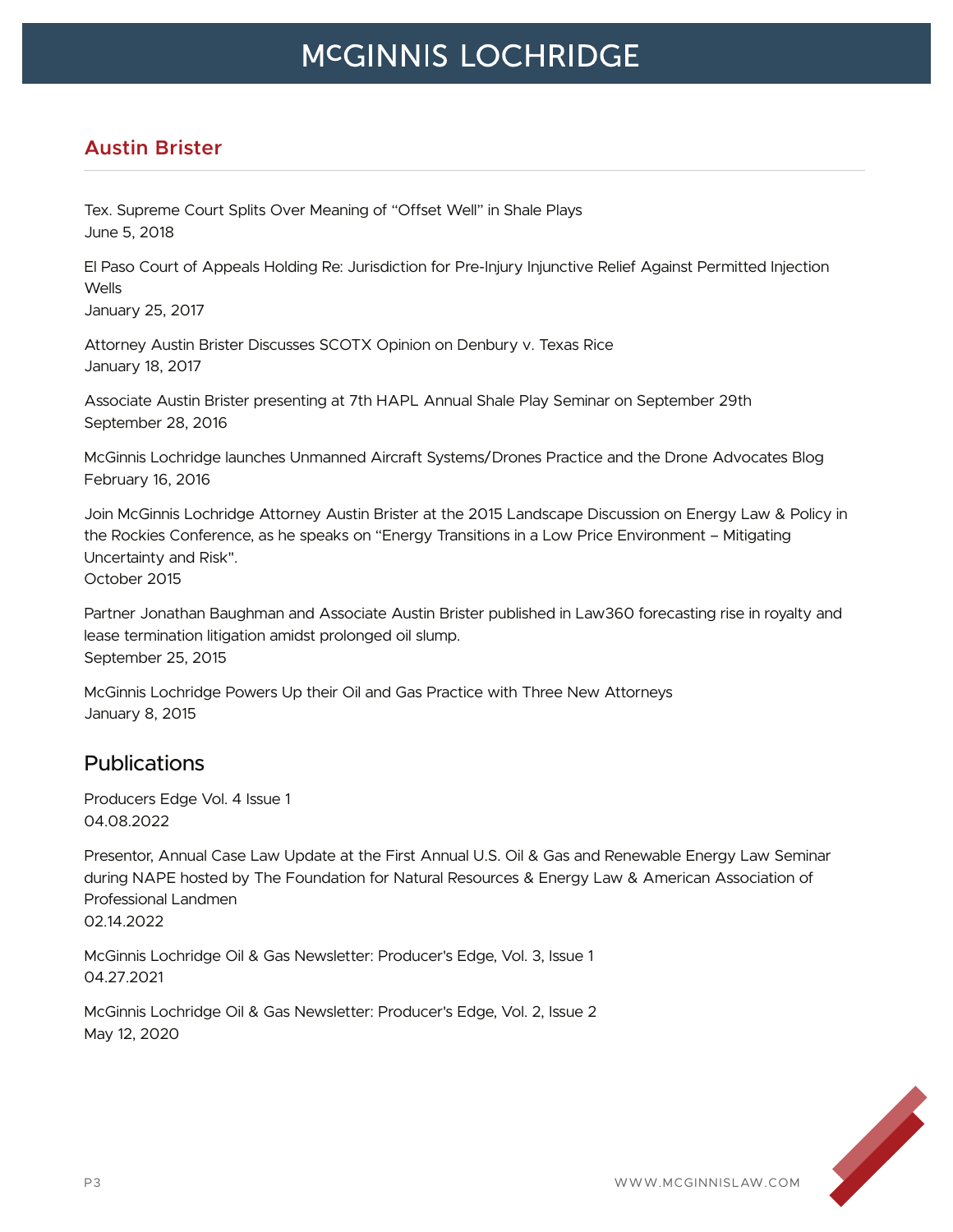## **Austin Brister**

Contributor, McGinnis Lochridge Oil & Gas Newsletter: Producer's Edge, Vol. 2, Issue 1 February 10, 2020

Speaker, *Case Law Update*, RMMLF Breakfast and Oil and Gas CLE, Houston, TX February 3, 2020

Co-Author, Four Recent Drainage and Offset Cases: A Texas Litigation Trend?, Texas Oil & Gas Law Journal 01, pg. 33-34 August 1, 2019

Oil & Gas Newsletter: Producer's Edge, Vol. 1, Issue 2 August 1, 2019

Co-Author, Four Recent Drainage and Offset Cases: A Texas Litigation Trend?, AAPL Landman Magazine July/August 2019 07.08.2019

Contributor, McGinnis Lochridge Oil & Gas Newsletter: Producer's Edge, Vol. 1, Issue 1 March 27, 2019

Co-Author, *A Survey of Depth Severance Issues and Related Drafting Considerations*, 63 Rocky Mt. Min. L. Inst. 30-1 July 2017

Speaker, *Legal Issues and Drone Applications in Ranching*, TSCRA Summer Meeting, The Texas and Southwestern Cattle Raiser's Association, Galveston, Texas June 16, 2017

Co-Author, Texas Court Holds That Permit of Injection Well May Be Challenged Outside Railroad Commission and Travis County Via Injunctive Relief, National Association of Division Order Analyst (NADOA) Q1 Newsletter March 20, 2017

Speaker, *Royalty Calculations: Analyzing Royalty Clauses and an Update on Recent Case Law*, Permian Basin Association of Division Order Analysts, Houston, TX November 17, 2016

Speaker, *Production in Paying Qualities and Keeping the Lease*, HAPL 7th Annual Shale Play Seminar, Houston Association of Professional Landmen, Houston, Texas September 28, 2016

Presenter, *Primer and Update on Gas Royalty Calculation Litigation*, NALTA Annual Meeting, National Association of Lease and Title Analyst, Atlanta, Georgia September 22, 2016

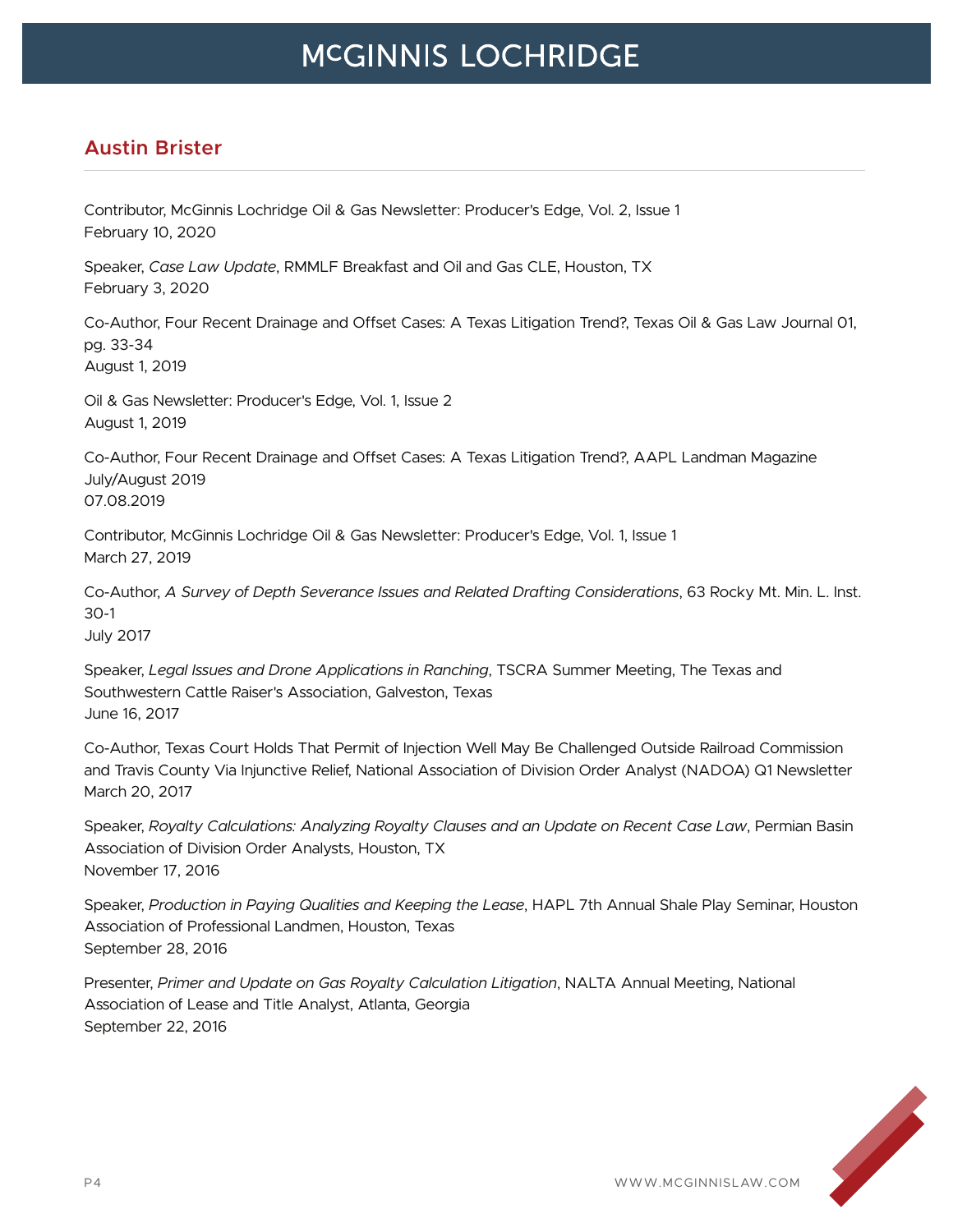#### **Austin Brister**

Presenter, *Texas NPRI's*, NADOA 43rd Annual Institute, National Association of Division Order Analysts, Scottsdale, Arizona September 8-9, 2016 09.09.2016

Co-Author, *Royalty Litigation: Perspectives from the Lessor/Lessee?*, State Bar of Texas: Oil & Gas Disputes, Houston, TX January 28-29, 2016 01.28.2016

Speaker, *Acquisitions During the Downturn: Suspense Issues, JIBs, Pay Decks, and Curative Materials*, NADOA December Webinar, National Association of Division Order Analysts, Houston, Texas December 2015

Speaker, Energy *Transactions in a Low Price Environment; Mitigating Uncertainty and Risk*, 2015 Landscape Discussion on Energy Law & Policy in the Rockies, University of Wyoming College of Law, Laramie, Wyoming October 2015

Speaker, *North Dakota Probate Issues from the Operator's Perspective*, 2015 ALTA/HADOA Joint Seminar, ALTA/HADOA, Houston, Texas November 2015

Speaker, *Effective Use of Technology to Manage Big Data in the Practice of Law*, November NAPO Meeting, National Association of Professional Organizers, Houston, Texas November 2015

Speaker, *Evolving Landmines in Structuring Deals and Conducting Due Diligence Amidst Prolonged Oil Slump*, 2015 Shale Play Seminar, Houston Association of Professional Landmen, Houston, Texas October 2015

Speaker, *Select Landmines in Acquisitions and Divestitures and Due Diligence During Prolonged Oil Slump*, Fall Land Institute, Denver Association of Professional Landmen, Denver, Colorado October 2015

Author, *Importance of Lease Language That References Regulatory Rules*, Landman Magazine September/October 2015 09.27.2015

Co-Author, "Lessor-Lessee Relations After Shale's Honeymoon Period," *Law360* September 25, 2015

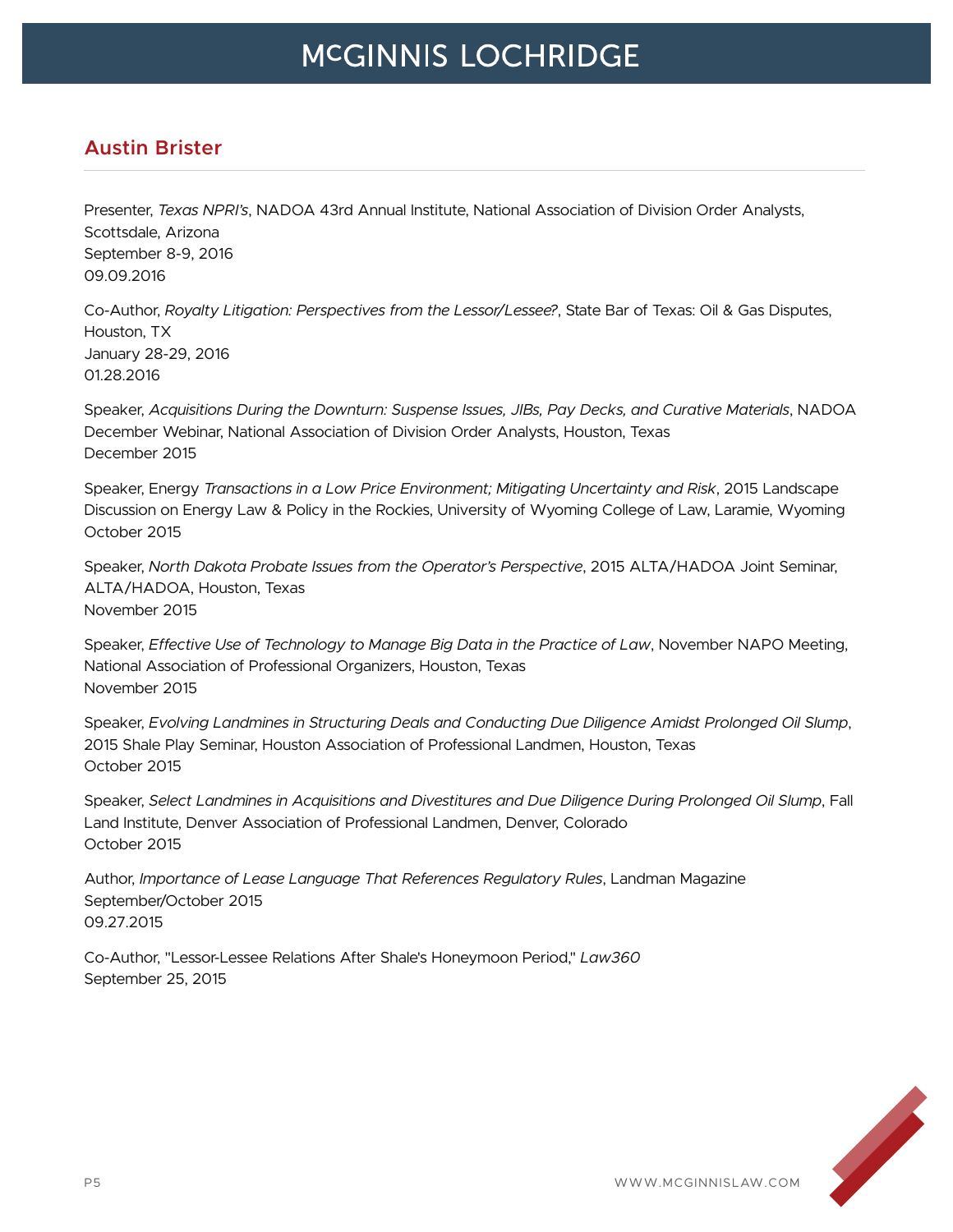## **Austin Brister**

Speaker, *Restrictions on Assignability: Handling Pref Rights and Consent Provisions*, National Association of Lease and Title Analysts National Meeting, National Association of Lease and Title Analysts, Amelia Island, Florida

September 2015

Speaker, *Navigating Preferential Rights to Purchase and Consent to Assignment Provisions*, National Association of Lease and Title Analysts National Meeting, National Association of Lease and Title Analysts, Amelia Island, Florida September 2015

Speaker, *Landmines in Handling Consent to Assignment Provisions and Preferential Rights to Purchase*, In-House Presentation, Undisclosed Major International Oil and Gas Company, Houston, Texas July 2015

Speaker, *Restrictions on Assignability*, Dallas Fort Worth Division Order Analysts Luncheon, Dallas Fort Worth Division Order Analysts, Dallas, Texas July 2015

Speaker, *Non-Participating Royalty Interests from the Perspective of Texas Operators*, SADOA Summer Seminar, Sooners Association of Division Order Analysts, Tulsa, Oklahoma June 2015

Speaker, *Select Landmines in A&D and Due Diligence Re: Distressed Assets*, Mid-Year Seminar, Houston Association of Lease and Title Analysts, Houston, Texas June 2015

Speaker, *Structuring and Negotiating Farmout Agreements*, In-House Presentation, Undisclosed Major International Oil and Gas Company, Houston, Texas May 2015

Speaker, *Non-Participating Royalty Interests: Multi-Jurisdictional Fundamentals; Advanced Pooling Issues in Texas*, Summer Webinar, National Association of Division Order Analysts May 2015

Speaker, *Dirty Tricks and Cheap Moves: Protecting Your Client During Oil and Gas Transactional Work*, International Transactions, The University of Texas at Austin School of Law, Austin, Texas April 2015

Speaker, *Landmines in Acquiring or Divesting Assets During the Oil Downturn*, PALTA Seminar, Permian Basin Lease and Title Analysts, Midland Texas April 2015

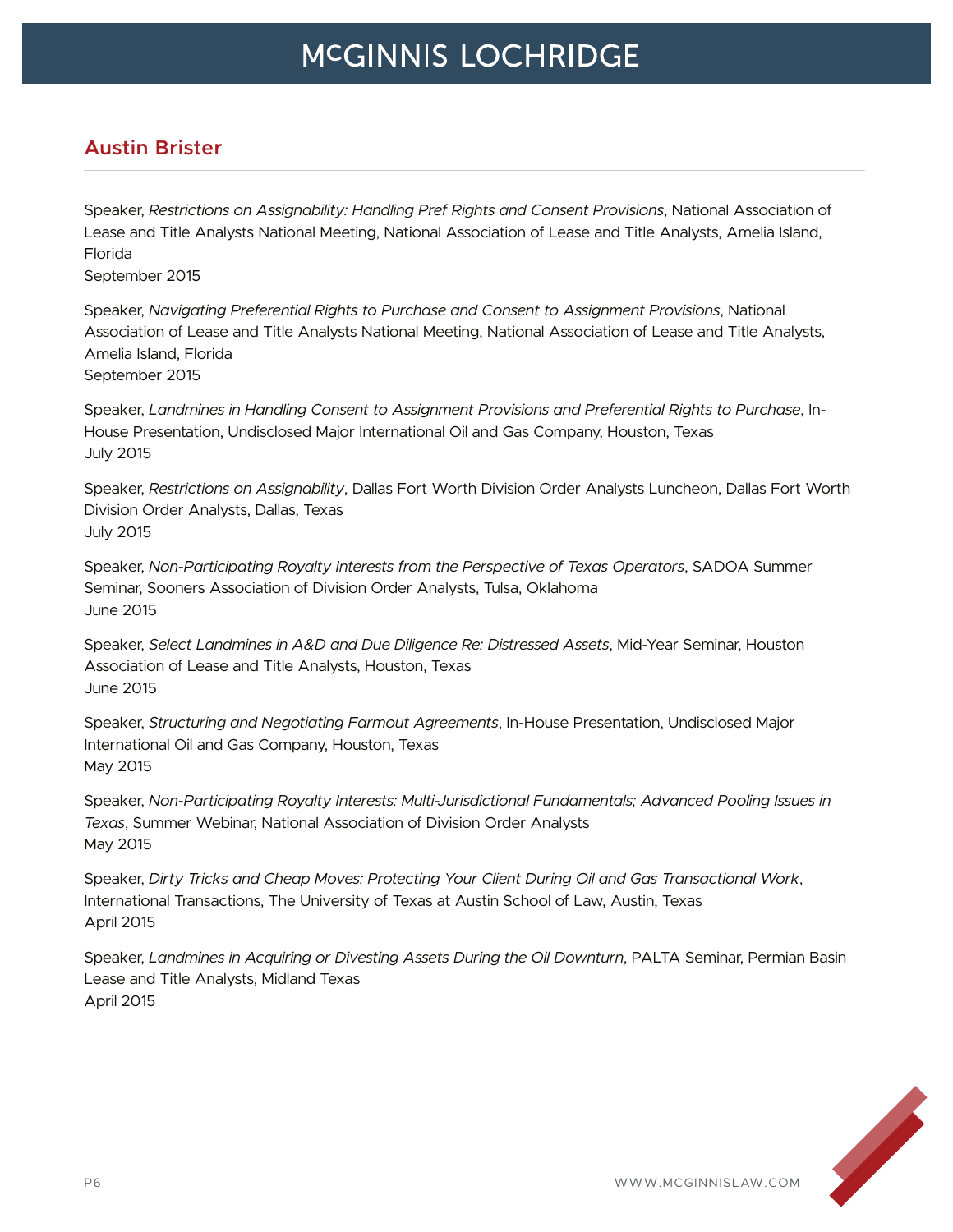### **Austin Brister**

Speaker, *Restrictions on Assignability: Preferential Rights & Consent to Assign Provisions*, PALTA Seminar, Permian Basin Lease and Title Analysts, Midland, Texas April 2015

Speaker, *Select Landmines in Conducting Due Diligence for Distressed Assets*, PBDOA Spring Seminar, Permian Basin Division Order Analysts, Midland, Texas March 2015

Speaker, *Overview of Preferential Rights, Consents, Areas of Mutual Interest, and Maintenance of Uniform Interest Provisions*, PBDOA Spring Seminar, Permian Basin Division Order Analysts, Midland, Texas March 2015

Speaker, *Non-Executive Mineral Interests for the Texas Operator*, In-House Presentation, Undisclosed Independent Exploration and Production Company, Houston, Texas February 2015

Speaker, *Restrictions on Assignability: an Overview of the Ties that Commonly Bind Oil and Gas Properties*, Spring Institute, Houston Association of Division Order Analysts, Houston, Texas February 2015

Speaker, *JOA Problem Areas: Gas Balancing Agreements and COPAS Accounting*, Joint Operating Agreement Crash Course, Half Moon Education, Dallas, Texas January 2015

Speaker, *JOA Problem Areas: Common Article 16 Provisions*, Joint Operating Agreement Crash Course, Half Moon Education, Dallas, Texas January 2015

Speaker, *JOA Problem Areas: Proposals, AFEs, Cost Overruns and Exculpatory Language*, Joint Operating Agreement Crash Course, Half Moon Education, Dallas, Texas January 2015

Speaker, *JOA Problem Areas: Non-Consent Operations and Penalties*, Joint Operating Agreement Crash Course, Half Moon Education, Dallas, Texas January 2015

Speaker, *Anatomy of the AAPL Form 610 Operating Agreement*, Joint Operating Agreement Crash Course, Half Moon Education, Dallas, Texas January 2015

Speaker, *Acquisitions and Divestitures in a Low-Price Environment*, North Houston Association of Professional Landmen Luncheon, North Houston Association of Professional Landmen, Houston, Texas January 2015

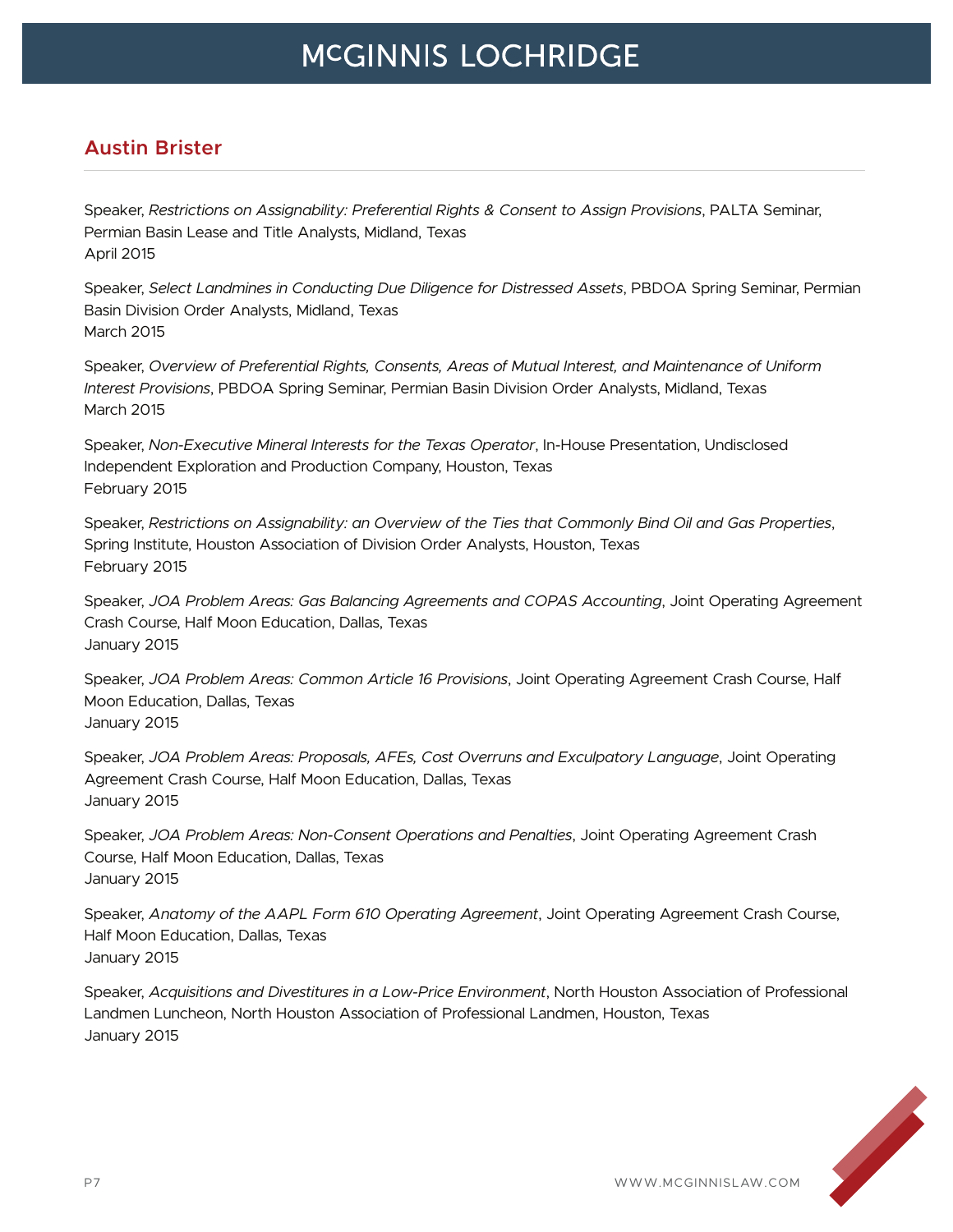## **Austin Brister**

Speaker, *History and Fundamentals of the AAPL Form 610 Operating Agreement*, Joint Operating Agreement Crash Course, Half Moon Education, Dallas, Texas January 2015

Speaker, *Dirty Tricks and Cheap Moves in the Oil Patch*, Joint Operating Agreement Crash Course, Half Moon Education, Dallas, Texas January 2015

Speaker, *JOA Problem Areas: Interests, Expenditures and Liabilities*, Joint Operating Agreement Crash Course, Half Moon Education, Dallas, Texas January 2015

Co-Author (with Austin Brister), *Production in Paying Quantities: A Framework for Analyzing Lease Perpetuation Issues*, Section Report of the Oil, Gas & Energy Resources Law Section of the State Bar of Texas, Volume 40, Number 2 / Winter 2015 January 2015

Speaker, *Non-Participating Royalty Interests: Fundamentals, Title Issues & Horizontal Drilling*, National Association of Lease and Title Analysts, Annual ATLA Institute, Nashville, Tennessee September 2014

Author, *Lease Perpetuation Issues and Analysis: Part One*, Denver Lease and Title Analysts Newsletter September 2014

Speaker, *Farmouts, JEAs, JDAs, and Participation Agreements: An Overview of the Many Agreements Used for Jointly Exploring and Developing Oil & Gas Properties*, Dallas Ft. Worth Association of Lease and Title Analysts, Dallas TX

September 2014

Speaker, *Non-Participating Royalty Interest: Multi-state Fundamentals & Advanced Issues in Texas*, National Association of Division order Analysts 41st Annual NADOA Institute, Chicago, IL September 2014

Speaker, *Lease Perpetuation Issues in North Dakota*, In-House Presentation for Enduro Resource Partners, LLC, Fort Worth, TX August 2014

Speaker and Author, *New Horizontal Modifications to the AAPL Joint Operating Agreement*, Dallas Bar Association Mineral Law Section, Annual Review of Oil & Gas Law XXIX, Dallas, TX August 2014

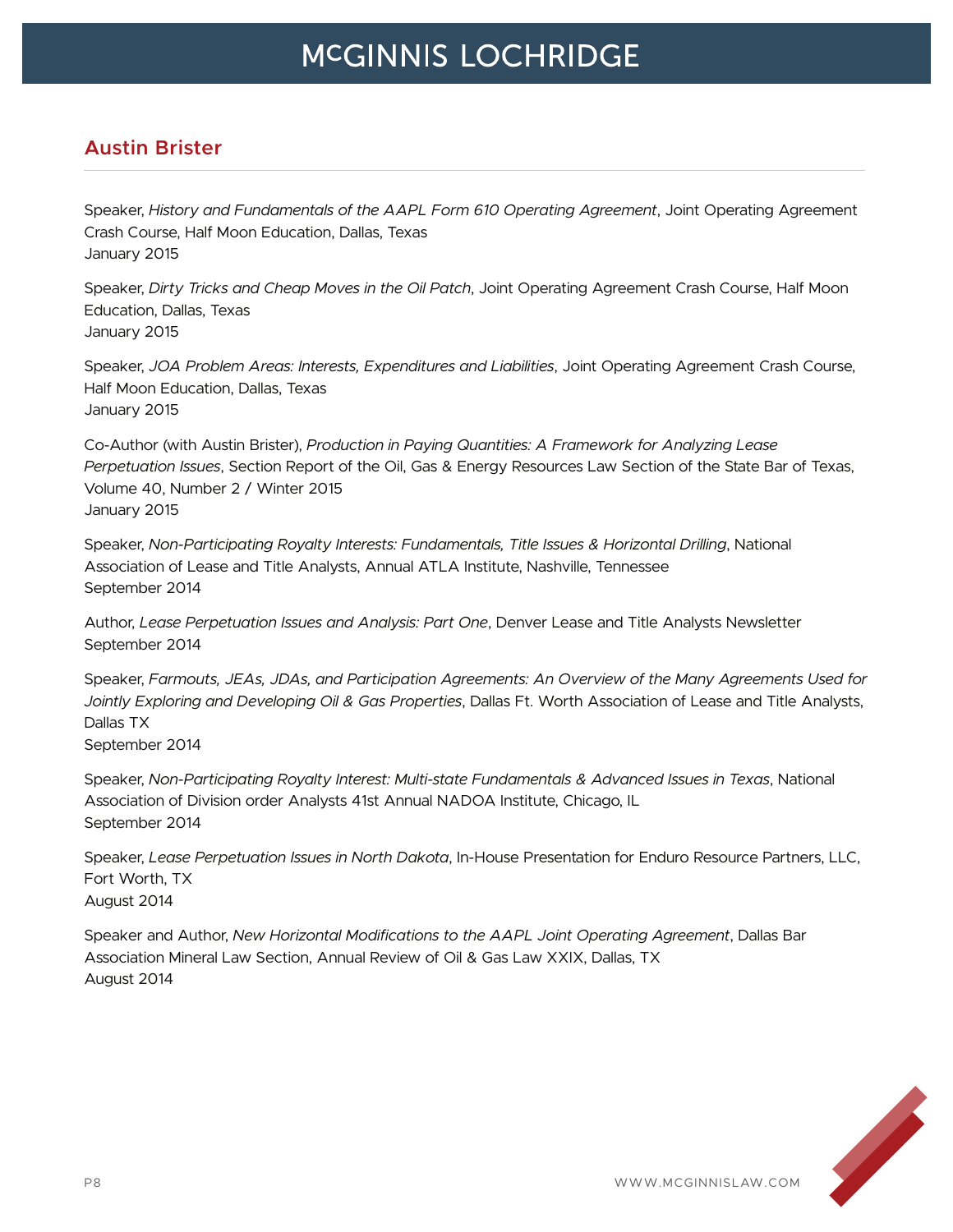## **Austin Brister**

Speaker, *Non-Executive Interest: A Look from the Operator's Shoes*, Permian Basian Association Lease and Title Analysts, Midland, TX July 2014

Speaker, *Wyoming Mineral Law and Leasing Issues*, Mineral Law Section of the Wyoming State Bar May 2014

Speaker, *Title and Pooling Issues Regarding Non-Participating Royal Interests*, ConocoPhillips Spring Seminar, Houston, TX May 2014

Speaker, *Non-Participating Royalty Interests: Fundamentals Community Leases Horizontal Drilling*, Houston Association of Professional Landman, 45th Annual Technical Workshop, Houston May 2014

Author, *NPRIs: Fundamentals, Common Issues, Horizontal Drilling*, ALTA Newsletter April 2014

Speaker, *Block-Chain Technologies: Potential Applications and Legal Ramifications*, ISACA Young Professionals of the University of Houston, Houston, TX April 2014

Speaker, *Non-Participating Royalty Interests: A Simple Idea with Complex Rules*, Association of Lease and Title Analysts, Houston, TX February 2014

Co-author, *Surface Use Agreements: Multijurisdictional Considerations in Negotiating and Drafting Agreements for Use of Surface Estate in Oil and Gas Exploration*, Production and Development, Section Report of the Oil, Gas & Energy Resources Law S Winter 2014 01.01.2014

Author, *Surface Use Issues, Agreements and Surface Use Acts*, AAPL Annual Meeting, Washington, DC June 2013

Co-author, *Surface Use Agreements: Multijurisdictional Considerations in Drafting and Negotiations*, AAPL Annual Meeting, Washington D.C. June 2013

Co-Author, *Ten Ways to Reduce Headaches Over Your Title Opinions*, PBLA Newsletter June 2013

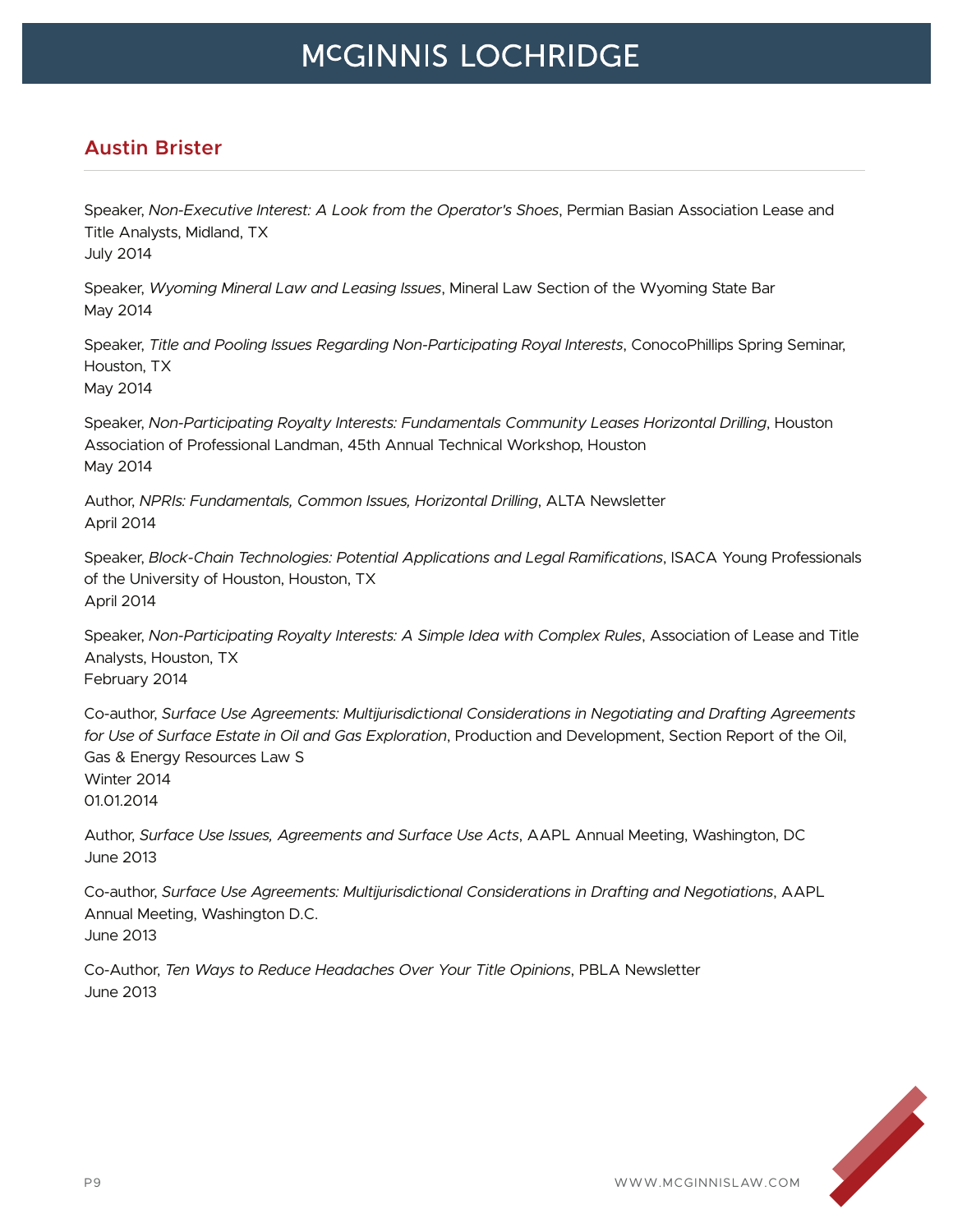## **Austin Brister**

Speaker, *Drafting and Negotiating Agreements for Use and Restoration of the Surface Estates in Oil and Gas Exploration and Production*, NHAPL Annual Voting Luncheon, Houston, TX May 2013

Author, *Surface Use Issues, Agreements, and Surface Use Acts*, AAPL Annual Meeting, Washington, D.C. 2013

Author, *Horizontal Drilling Under Graveyards and Churches*, NHAPL Luncheon, Houston, TX 2012

## Honors & Recognition

- Elected as Council to the Energy Law Section of the Houston Bar Association (2022-2023)
- Selected to *Super Lawyers Rising Stars* list, a Thomson Reuters service (2020-2022)
- Selected to Benchmark Litigation's *40 & Under Hot List* (2021)
- Appointed as Trustee At Large, Rocky Mountain Mineral Law Foundation (2021-2022)
- Co-Chair, Oil and Gas Section, 2022 Annual institute, Rocky Mountain Mineral Law Foundation (2021-2022)
- Chair, Young Professionals Committee, Rocky Mountain Mineral Law Foundation (2019-2021)

#### Community & Professional

- Houston Bar Association, Mineral Law Section
- Oil, Gas & Energy Resources Law Section of the State Bar of Texas
- Institute for Energy Law Advisory Board
- Rocky Mountain Mineral Law Foundation
- Wyoming Bar Association, Mineral Law Section
- American Association of Professional Landmen (AAPL)
- Houston Association of Professional Landmen (HAPL)
- West Houston Association of Professional Landmen (WHAPL)
- Young Professionals in Energy (YPE)
- Texas Bar Association
- Litigation Section of the State Bar of Texas
- The Foundation for Energy and Natural Resources Law Trustee-at-Large and Chair of Oil and Gas and Landman Sections of the 2022 Annual Institute
- University of Wyoming Alumni Association
- Texas Bar College